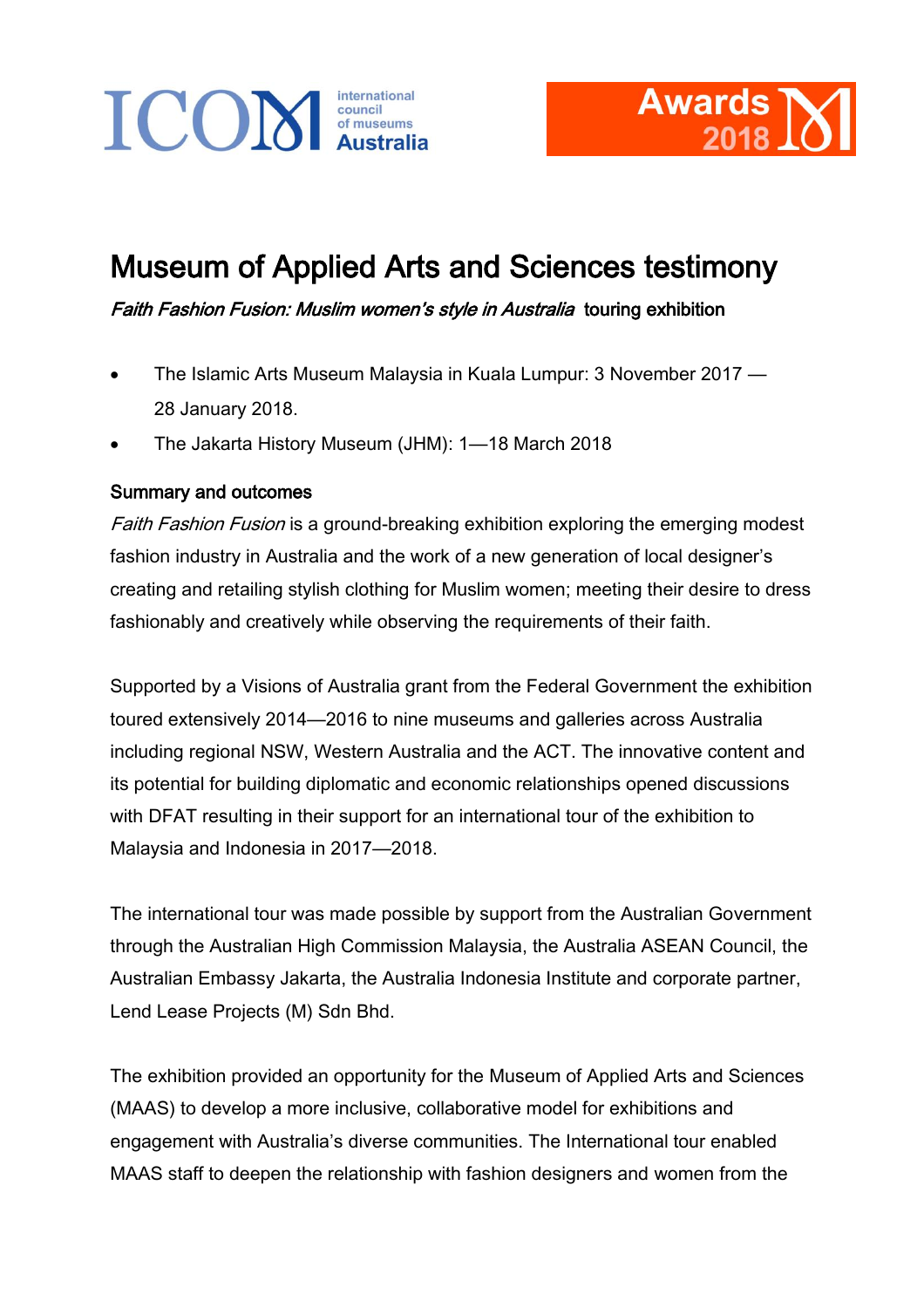Australian Muslim community. It helped build local capacities and skills through showcasing their work, engaging them in content changes and updates and involvement in the presentation of public programs and media in Malaysia and Jakarta. Burqini designer Aheda Zanetti took part in the opening event, media and public programs in Kuala Lumpur. Blogger and designer Delina Darusman-Gala was engaged to co-ordinate and style the updated streetstyle montage and exhibition images. She also presented a fashion parade at the opening event at Jakarta History Museum and took part in media and public programs.

The exhibition tour provided staff at MAAS and the host institutions with the opportunity to develop their professional skills and networks. Exhibitions, curatorial, registration and conservation staff worked together on project co-ordination, installation and dismantle and the development and presentation of associated programs and tours.

It fostered knowledge and skills exchange between the MAAS exhibition team and IAMM team with opportunities to engage with the experiences and expertise of staff at the IAMM and other local museums. In turn MAAS staff were able to provide workshops with training on aspects of curatorial and conservation work.

The MAAS exhibition provided IAMM with an opportunity to complement the content with a display of textiles and dress drawn from their own collection reflecting on the diversity, creativity and long history of Muslim dress.

Faith Fashion Fusion provided the host museums with an opportunity to display contemporary content they had not previously considered for their own exhibitions as well as more informal methods of display.

The exhibition tour attracted substantial visitor numbers (30,114 Malaysia and 33,059 in Jakarta) increasing and diversifying the MAAS audience.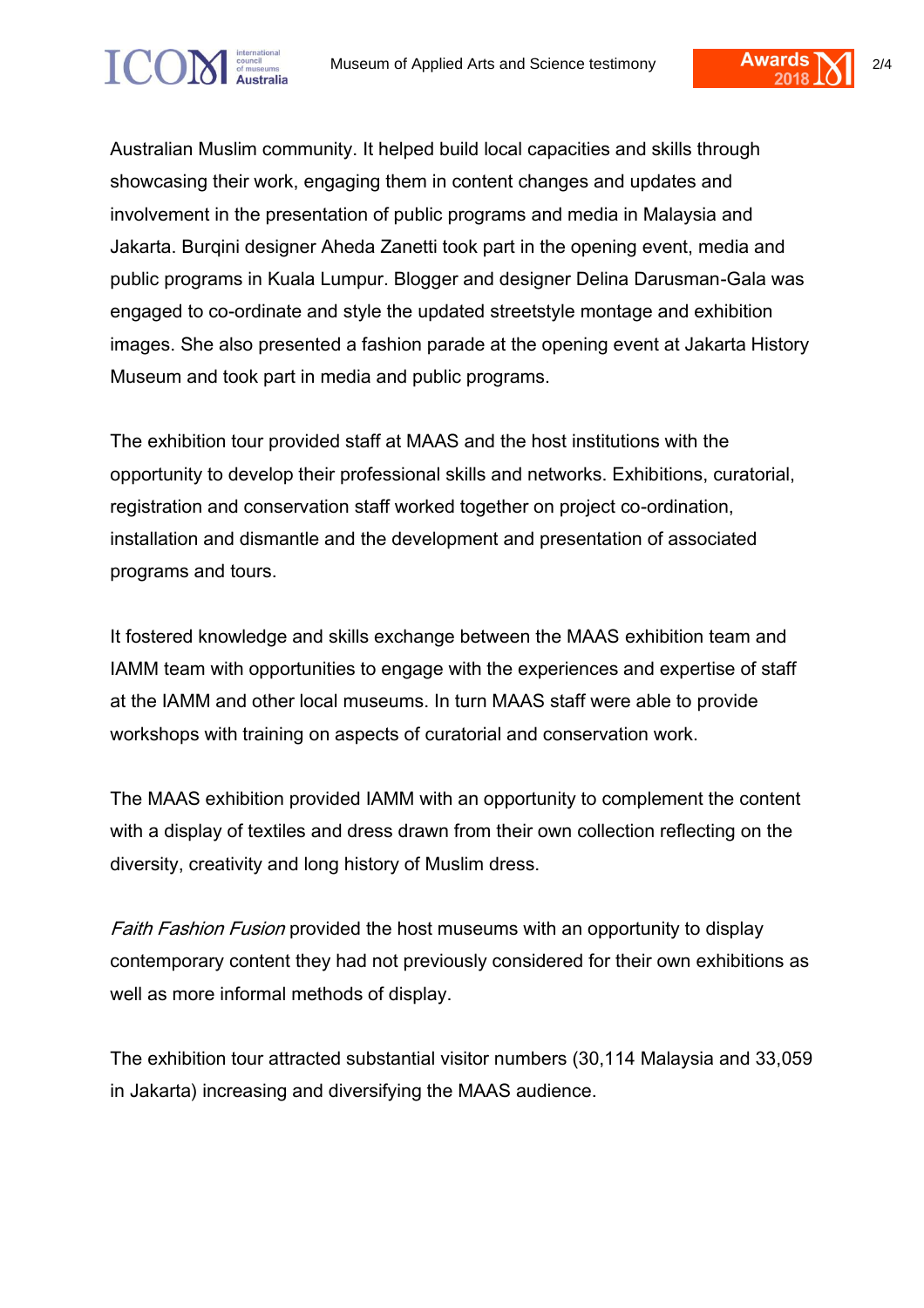

The national tour had focussed on building regional museums and galleries engagement with local Muslim communities, countering negative perceptions of Muslim women's dress and the Muslim community in Australia, celebrating the creativity, diversity and entrepreneurship of Australian Muslim women and opening a broader discourse on fashion and style.

The international tour offered an additional diplomatic and economic focus. It fostered community pride among Australian Muslim's, reflecting their achievements in the context of innovation in Australia's creative industries and their significant contribution to the economy. It showcased Australia's modest fashion industry and connected our designer's to booming modest fashion markets in Malaysia and Indonesia.

The exhibitions international tour and programs built engagement between the Australian, Malaysian and Indonesian Muslim community, promoting greater understanding of Australia's diverse Muslim communities - their faith and lifestyle.

## **Background**

The Museum of Applied Arts and Sciences (MAAS) first presented Faith Fashion Fusion: Muslim women's style in Australia at the Powerhouse Museum in 2012. It was the first major exhibition to explore the emerging Muslim fashion industry with a focus on the Australian experience.

The exhibition and accompanying publication explored an innovative new sector in the local fashion industry, one where faith and fashion have formed a new relationship in the emerging modest fashion market.

Presented in two sections, the first, *The Business of Modest Fashion* showcased the work of a new generation of Australian clothing brands designing stylish clothing for Muslim women. Through garments, fashion footage and photography, streetstyle montages and personal narratives the exhibition looked the way Australian Muslim